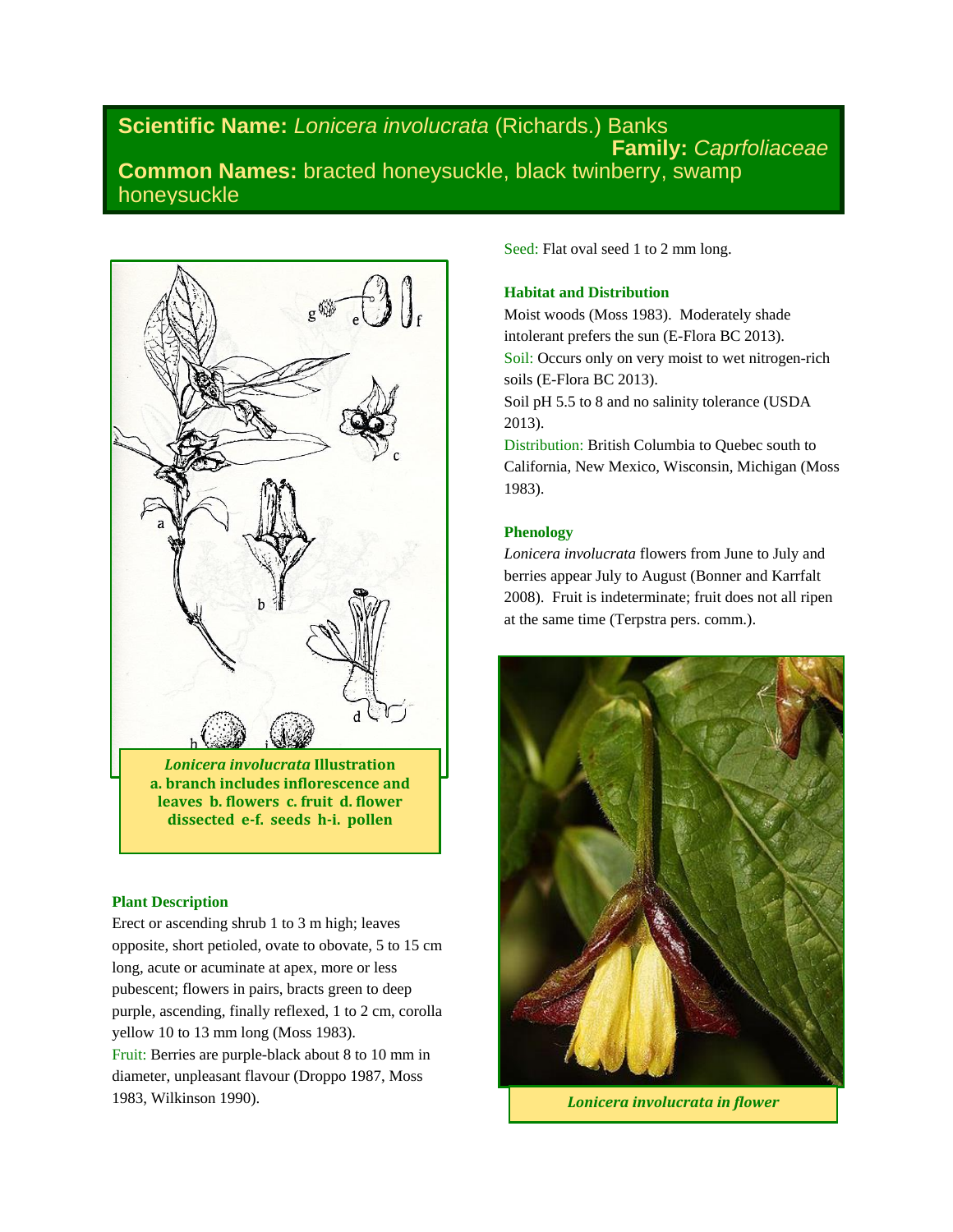#### **Pollination**

Insect pollinated (Plants for a Future n.d.).

# **Seed Dispersal**

Mostly by birds but can be carried by other browsers (McLaughlin 2013).



*Lonicera involucrata* **branch with berries**

#### **Genetics**

2n=18 (Moss 1983).

### **Seed Processing**

Collection: *Lonicera* spp. should be hand picked or stripped from the branches as soon after ripening as possible to reduce loses to birds. Most *Lonicera* spp. hybridise easily so it is better to collect seed from isolated populations (Young and Young 1992). Seed Weight: 720 seeds/g or 1.39 g/1,000 seeds (Young and Young 1992).

1.33 g/1,000 seeds (Royal Botanic Gardens Kew 2008).

Harvest Dates: July to August (Bonner and Karrfalt 2008).

Cleaning: Maceration and flotation can be used to extract the seeds from the fruit (Young and Young 1992).

Storage Behaviour: Not proven but thought to be orthodox; seeds can be dried, without damage, to low moisture contents, their longevity increases with

reductions in both moisture content and temperature, in a quantifiable and predictable way (Royal Botanic Gardens Kew 2008).

Storage: Dried seed can be stored in sealed containers at low temperatures (Young and Young 1992). Longevity: Heit (1967) stored seed up to 15 years with little loss in viability. Can be stored for several years in dry storage at room temperatures (Royal Botanic Gardens Kew 2008).

# **Propagation**

Germination: Germination takes 40 to 60 days and 15% of seeds sown will produce seedlings (Young and Young 1992).

Royal Botanic Gardens Kew (2008) achieved 90% germination on a 1% agar media at 15°C , 8 hours day and 16 hours night.

Pre-treatment: Seeds of most species of *Lonicera* show some dormancy, due to seed coat or a dormant embryo (Young and Young 1992); stratification is necessary (Lady Bird Johnson Wildflower Center 2011). Royal Botanic Gardens Kew (2008) sterilized their seed in 10% domestos solution for 5 minutes, then stratified the seed for eights at 5°C. Cold stratification is required for all species (Young and Young 1992). Seeds must be cold stratified for 30 to 90 days (Bonner and Karrfalt 2008). Direct Seeding: Seed can be either broadcast or a seed drill can be used in the fall with pre-treated seeds sown in the spring (Young and Young 1992). Seeds should be covered with 3 to 6 mm of soil and covered with 5 to 7.5 cm of straw mulch to prevent excessive drying (Bonner and Karrfalt 2008).

Vegetative Propagation: Most *Lonicera* spp. can be propagated from cuttings (Lady Bird Johnson Wildflower Center 2011, Young and Young 1992). Do very well planted as live stakes (Polster 2011).

## **Aboriginal/Food Uses**

Food: They are possibly poisonous (Lady Bird Johnson Wildflower Center 2011, Mackinnon et al*.* 2009, Turner 1997, Wilkinson 1990), however Plants for a Future (n.d.) indicate fruit is edible. Medicinal: *Lonicera involucrata* bark was taken for coughs and its leaves were chewed and applied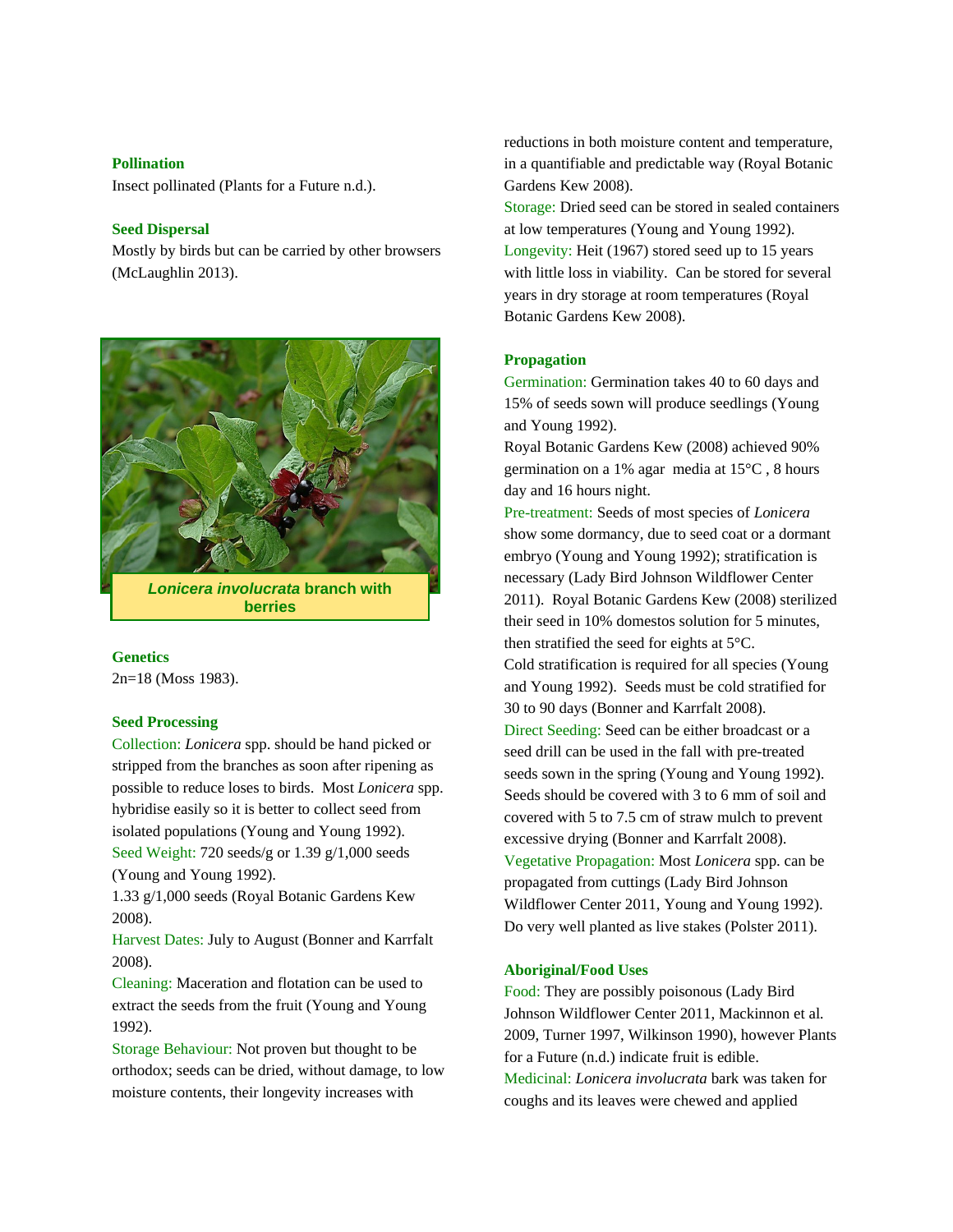externally to itchy skin, boils and gonorrhoeal sores (Mackinnon et al. 2009). Berry tea was used to purify the body and cleanse the chest, decoctions where used to cleanse sore eyes. Boiled leaves and twigs where applied to swellings sores, scabs and broken bones (Mackinnon et al. 2009). Boiled bark was applied to burns, infection and wounds (Mackinnon et al. 2009).

Other: The stems were used to make fibres for mats, baskets, bags, blankets and toys (Mackinnon et al. 2009). The hollow stems were used by children as straws (Mackinnon et al. 2009).

Black or purple dye was made from crushed berries (Mackinnon et al. 2009, Wilkinson 1990). The plant was also used as an ornamental (Mackinnon et al. 2009).

Berries were rubbed into the scalp to prevent hair from turning grey (Wilkinson 1990).



### **Wildlife/Forage Usage**

Wildlife: Birds eat the berries and hummingbirds and butterflies consume nectar from flowers (Always 2007, Lady Bird Johnson Wildflower Center 2011). Generally unpalatable for wildlife browsing (Sampson and Jespersen 1963) though said to be a favourite of bears (Turner 1997, Wilkinson 1990). Livestock: Generally unpalatable to livestock (Sampson and Jespersen 1963).

### **Reclamation Potential**

As a pioneering species, dormant branches are useful as live stakes, wattle fences and other soil bioengineering practices for stabilizing mesic to moist areas (Polster 2011).

# **Commercial Resources**

Availability: Plants available at one nursery in Alberta (Alberta Native Plant Council 2010). Seeds have been collected by the Oil Sands Vegetation Cooperative for use in the Athabasca oil sands region.

### **Notes**

*L. involucrata* is listed as 79% intact (less occurrences than expected) in the Alberta oil sands region (Alberta Biodiversity Monitoring Institute 2014).

# **Photo Credits**

Photo 1: Walter Siegmund. 2009. @ Wikipedia Commons. Photo 2: Steve Hurst @ USDA-NRCS PLANTS

Database. Photo 3: Jerry Friedman 2008 @ Wikipedia

Commons.

#### **References**

Alberta Biodiversity Monitoring Institute, 2014. The status of biodiversity in the oil sands region of Alberta. Alberta Biodiversity Monitoring Institute, Edmonton, Alberta. 47 pp. [http://www.abmi.ca/FileDownloadServlet?filename=](http://www.abmi.ca/FileDownloadServlet?filename=The%20Status%20of%20Biodiversity%20in%20the%20Oil%20Sands%20Region%20of%20Alberta_2014_Supplemental%20Report.docx&dir=REPORTS_UPLOAD) [The%20Status%20of%20Biodiversity%20in%20the](http://www.abmi.ca/FileDownloadServlet?filename=The%20Status%20of%20Biodiversity%20in%20the%20Oil%20Sands%20Region%20of%20Alberta_2014_Supplemental%20Report.docx&dir=REPORTS_UPLOAD) [%20Oil%20Sands%20Region%20of%20Alberta\\_201](http://www.abmi.ca/FileDownloadServlet?filename=The%20Status%20of%20Biodiversity%20in%20the%20Oil%20Sands%20Region%20of%20Alberta_2014_Supplemental%20Report.docx&dir=REPORTS_UPLOAD) [4\\_Supplemental%20Report.docx&dir=REPORTS\\_U](http://www.abmi.ca/FileDownloadServlet?filename=The%20Status%20of%20Biodiversity%20in%20the%20Oil%20Sands%20Region%20of%20Alberta_2014_Supplemental%20Report.docx&dir=REPORTS_UPLOAD) [PLOAD](http://www.abmi.ca/FileDownloadServlet?filename=The%20Status%20of%20Biodiversity%20in%20the%20Oil%20Sands%20Region%20of%20Alberta_2014_Supplemental%20Report.docx&dir=REPORTS_UPLOAD) [Last accessed June 16, 2014].

Always, T., 2007. Derby Canyon Natives: Native plants for birds and butterflies.

[http://derbycanyonnatives.com/v2/plants/for-birds](http://derbycanyonnatives.com/v2/plants/for-birds-and-butterflies/)[and-butterflies/](http://derbycanyonnatives.com/v2/plants/for-birds-and-butterflies/) [Last accessed December 5, 2013].

ANPC (Alberta Native Plant Council), 2010. Native Plant Source List.

[http://www.anpc.ab.ca/assets/ANPC\\_2010\\_Native\\_Pl](http://www.anpc.ab.ca/assets/ANPC_2010_Native_Plant_Source_List.pdf)